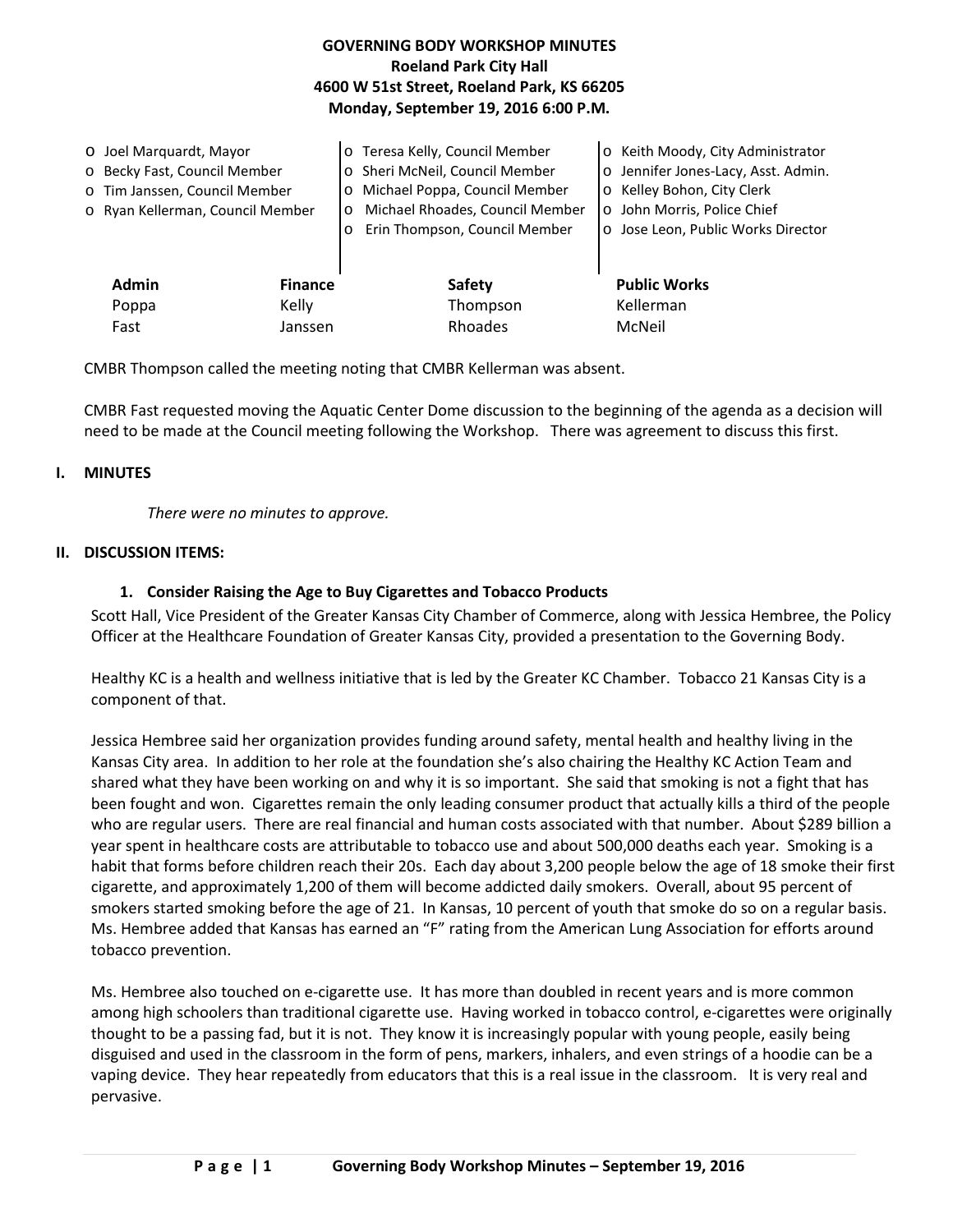Ms. Hembree said the youth brain is not completely developed until the mid-20s and is susceptible to addiction. So, things like decision-making, impulse control and sensation seeking along with a desire to please peers all combine to make it easy and likely for young people to begin a lifetime of addiction. Tobacco is one of the most addictive substances known.

The proposal is to gain support from area cities to limit the sale and purchase of tobacco products to youth who are over the age of 21.

Mr. Hall clarified that the proposal is for sale and purchase, not for use or possession. They are not asking for a change in laws with respect to use or possession. He added that of the 18 cities that have already passed Tobacco 21, none have changed their use or possession laws.

Needham, Massachusetts was the first city in the country to pass a Tobacco 21 ordinance in 2005. In the first five years after passing the ordinance they saw a 46 percent decrease in teen smoking rates. He said this could also work in Roeland Park, that if they take action, then you will still see a significant decrease in teen smoking. Beyond the initial decrease in teen smoking there are beneficial, significant and lifelong health impacts as a result of Tobacco 21.

Mr. Hall reported that in March 2014, the Institute of Medicine did a study estimating the change of smoking/tobacco usage rates among the youth, and is consistent with Needham, MA data, that only two percent of all tobacco sales are made legally to 18-21 year olds. With the passing of Tobacco 21 that two percent decrease will compound. Currently the average annual cost to a private employer for every smoker they employ is \$5,816. This takes into account a credit for pension benefits because businesses do not pay as much pension for people who smoke because they die younger.

Mr. Hall also stated that the Chamber of Commerce represents businesses both large and small, but they know that there will be a minimal impact to those businesses in Roeland Park as a result of passing Tobacco 21. Currently there are 195 cities in 13 states in the United States that have Tobacco 21 in place. In addition, the entire states of Hawaii and California have passed state-wide Tobacco 21 ordinances. More than 60 million people in the country now live in Tobacco 21 communities. Mr. Hall said the movement is gaining tremendous momentum. He also presented a list of communities in the Kansas City area that have adopted Tobacco 21.

It was noted that 75 percent of adults favor Tobacco 21, and includes current and former smokers. He also addressed the argument of if at 18 years of age one is old enough to serve their country, then they should be old enough to smoke. He said these are two separate issues and noted that 21 is the legal age for alcohol and it is not nearly as addictive as nicotine. Mr. Hall said that nicotine and its impact on our military is a terrible scourge. Over the course of military history they have gone from supplying cigarettes through C-rations and providing all military servicemen and women with free cigarettes to outlawing them during basic training and putting an additional bevy of restrictions on tobacco use in the military.

Mr. Hall concluded by stating that they were there on behalf of over 160 organizations who have endorsed Tobacco 21, including the business community, the healthcare community, and 18 of Roeland Park's neighboring cities and individuals.

## **Public Comment:**

*Dr. Edward Ellerbeck* from the KU Cancer Center echoed the comments in support of Tobacco 21. He added it is a huge issue, and he personally has treated over 500 people related to smoking cessation. He said that 80 percent of them fail despite their best efforts. He that most of patients started smoking before they were 18 years of age, and all of them wish they could quit.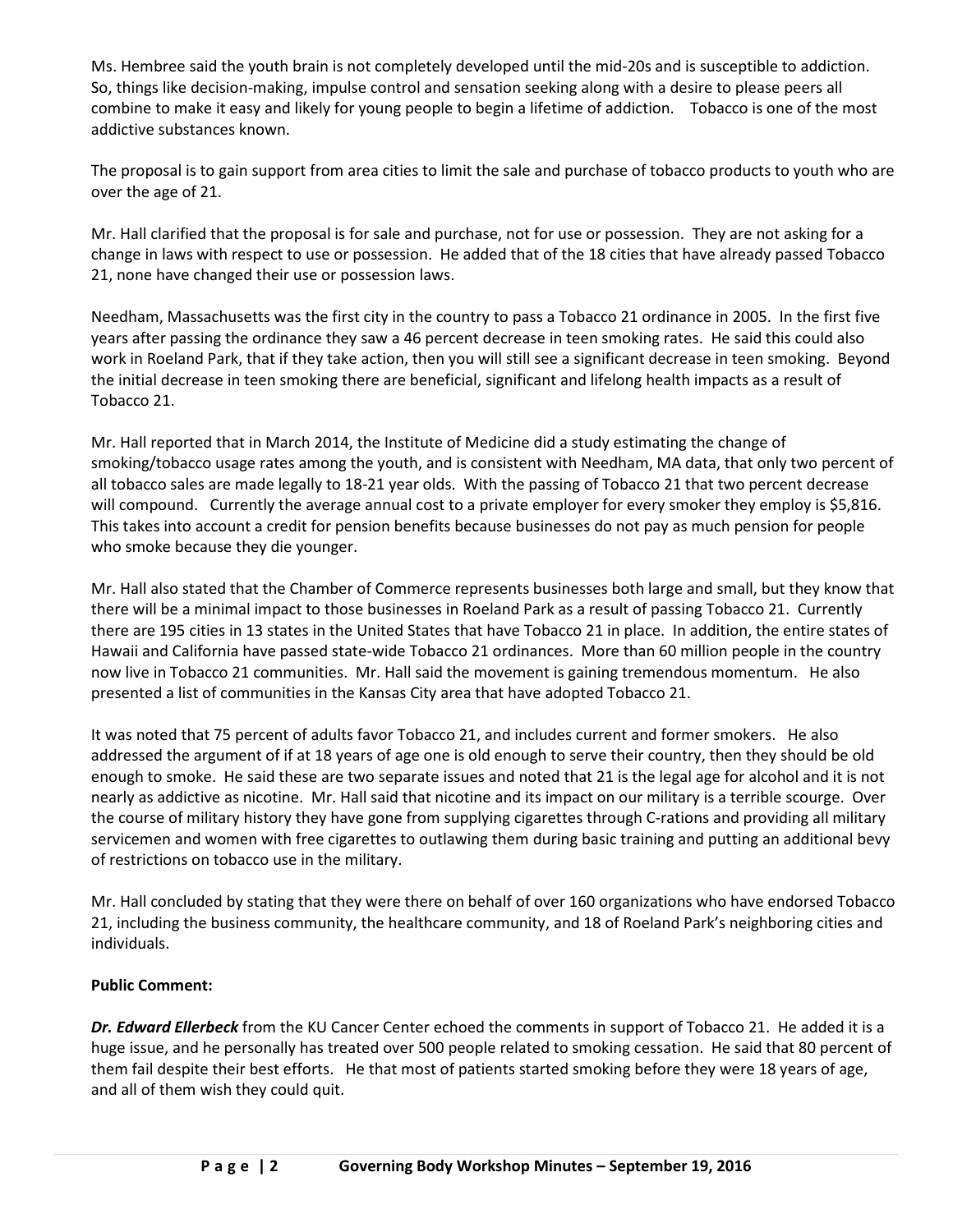*Nicole Brown* from Johnson County Department of Health and Environment said her agency has just completed its most recent round of community health assessments and for the first time cancer has surpassed heart disease as the leading cause of death for Johnson County residents. Tobacco is the most preventable link to cancer and believes that anything to drive down tobacco use would be of great benefit to the community. She added that Ecigarettes five years ago were being used by 1 to 2 percent of youth. That figure is now up to about 16 percent. They also routinely conduct a Care Survey that is repeated at grades 6, 8, 10 and 12 with students in the community. About 40 percent of Johnson County students believe it would not be hard to get tobacco products. Not because of retailers, but because they have older friends and family that they can get products from. A national survey said that 47 percent of 8th graders and 66 percent of 10th graders say cigarettes are easy to obtain. Annually since 1991, a behavior risk factor surveillance system in Johnson County has been used in conjunction with the state health department. They consistently see tobacco users that want to quit. The conclusion is the most beneficial thing to do to benefit the community and its people is anything they can do to keep smoking from starting in the first place.

Jamie Katz with the Johnson County Mental Health Center Prevention Services said her organization knows a majority of clients with severe persistent mental illness use tobacco and use it at a much higher rate than the general population. Tobacco is actually the number one killer of individuals with mental illness. They know that based on the Care Survey specifically for Johnson County students it is easy to get cigarettes and 11 percent of 12th graders report using tobacco on a regular basis. E-cigarette usage has just been added this past year. The average typical 30-day usage is 12.29 percent among students. They know that electronic cigarettes are a huge issue. They hear from school districts that they are not only being used for tobacco, but are used to conceal marijuana and are using it in school. According to the Adolescent Center for Treatment, which is the only state teen rehab facility, almost all teens, 17 of the 19 at the facility, use electronic cigarettes. The majority of e-cigarette users use it for other purposes than tobacco. Ms. Katz concluded by stating that electronic cigarette usage is higher in Johnson County than any other county in the state.

*Elizabeth Joseph*, a 15-year-old student, representing the Johnson County Teen Task Force, said she is a member of a group of teens dedicated to prioritizing the mental health in youth and encouraging positive decision-making. She said it was important to pass this ordinance as most adult smokers start as teens. The number one strategy that every can do as a community is they can implement smoking prevention as it is the most effective way to do this. She said it is imperative to keep teens in good health and passing this ordinance will help reduce youth substance abuse and save lives.

- 2. Officers' Use of Uniform Equipment off Duty
- 3. August Financials
- 4. Annual City Administrator Evaluation Process
- 5. Resolution Establishing a Moratorium on Wireless Telecom Work in Public Right of Way and Ordinance Amending Right of Way Use
- 6. Aquatic Center Dome Blower/Heater Replacement

# **Public Comment:**

Anthony Thompson (3600 W. 47<sup>th</sup> Terrace) Mr. Thompson said he is a member of the Kansas City Blazers Master Swimming Program and past Chair for Missouri Valley Swimming, the Breadbasket Zone for Master Swimming, and has served on the Board of Directors for the United States Masters Swimming. The United States Masters Swimming has consistently looked at the Roeland Park Aquatic Center as a wonderful facility to have swimming competitions and added that the Blazers are one of the largest masters swimming programs in the Kansas City area. He said it is a great facility and it is a wonderful opportunity for the City to invest in its community by keeping the facility open. Mr. Thompson said he supported the investment in the improvements and maintenance being done at the facility.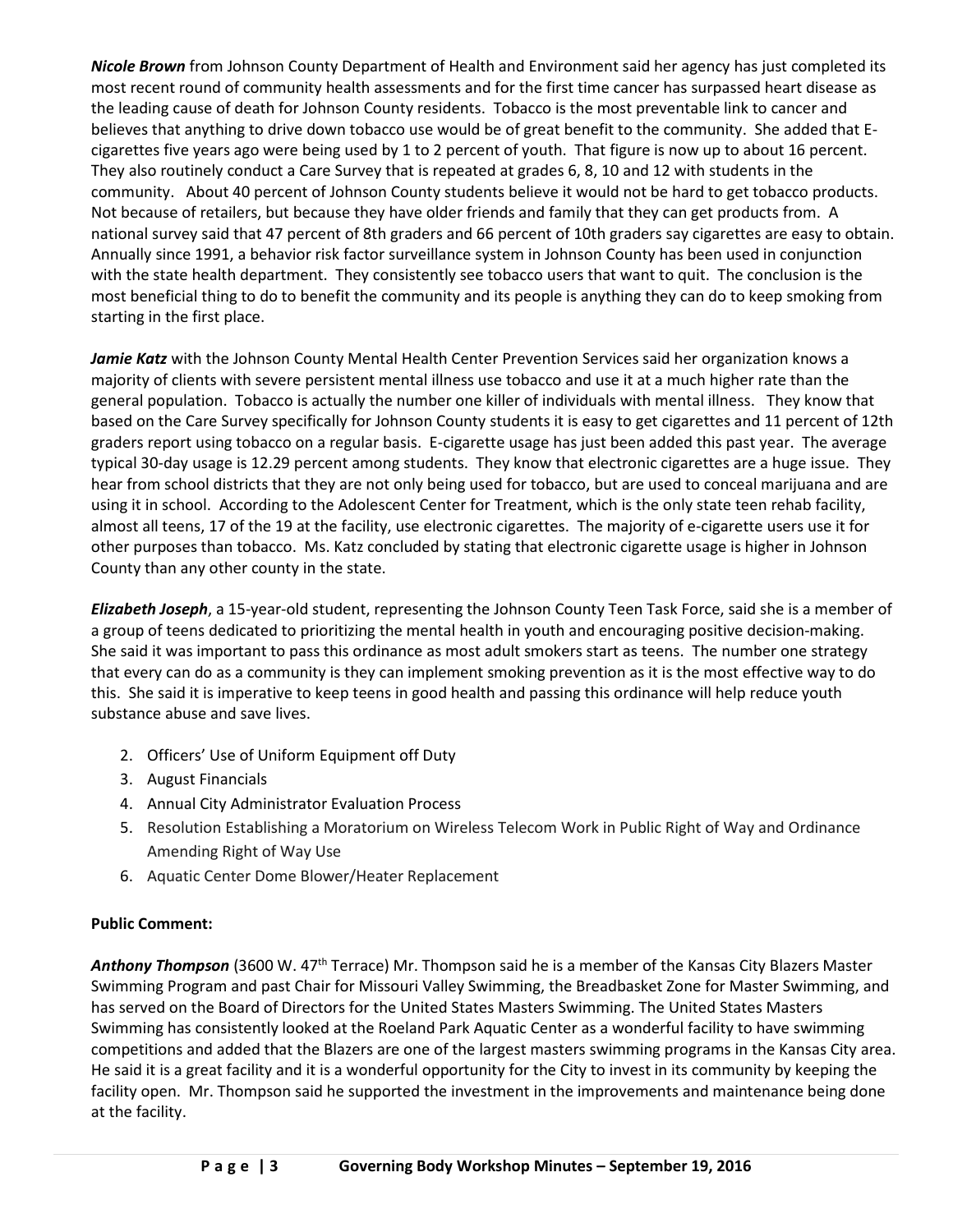*Jan Grebe*. Ms. Grebe said she had e-mailed the Governing Body listing reasons of support for the pool. She said it is important for all ages and all abilities in Roeland Park. Ms. Grebe added that city amenities help property values and believes they enhance the city and she appreciates the excellent City services such as the Public Works Department that works to maintain them. She concluded that the Aquatic Center keeps Roeland Park a desirable place to live.

*Tom Madigan* (5316 W. 49th Terrace) Mr. Madigan spoke to the pool's history and its opening 19 years ago. He said it was created to accommodate residents of all ages and capabilities and also to provide a location for local swim teams and clubs. He has spoken to his friends and families who all use the pool. He did not believe it should be expected to be operated as a revenue source. He also didn't feel the Council should be contemplating removing one of its largest and most visible amenities while the City is going through its re-branding process. Mr. Madigan said the money received from the taxpayers to repay the \$3.3 million loan to build the pool expect a return on their investment and will not want to hear that now it is paid for, it will be closed. He asked if Roeland Park is a community that welcomes individuals of all ages and ability or is it just lip service.

City Administrator Moody introduced Johnson County Parks and Recreation representatives Rhonda Pollard and Michelle Alexander. He said they have been doing the legwork and looking at different repair options as well as coming up with costs associated with the repair. The most current information is it is estimated to be a \$130,000 for repair or replacement of the blower/heater which is a combined unit. The unit keeps the dome inflated while also heating the air inside the dome. The blower currently works, but the heat exchanger is broken and it is not cost effective to repair. They are trying to contact the people who performed the original mechanical engineering on the dome to see if they have any ideas. It is anticipated that there will be a ten-week lead time between the time the order is placed, shipped and installed. Mr. Moody added that this is also not a budgeted item. He has laid out what is budgeted for operating and capital investment for the Aquatic Center this year as well as how much would be set aside in a reserve for the pool. If the City uses \$255,000 that is budgeted towards the Aquatic Center, they would still need \$50,000 of reserves to cover half of the heater and blower placement. This would bring the pool reserve down to \$18,000. Mr. Moody said this is an appropriate use for the reserves and that money has been set aside for future replacement costs, but this cost was not anticipated. This raises the question of future mechanical replacements or repairs in the next couple of years. The City's agreement with JCPRD expires January 1, 2019, so they have two more years where they will share in the operating loss and capital costs equally. Mr. Moody also reminded everyone the dome has already had some repairs recently, noting that the Blazers also donated funds to aid in those repairs. He said they have also indicated a willingness to share in a portion of this repair cost, but did not know to what extent. Mr. Moody said that any amount donated would reduce the amount of City reserve funds needed.

CMBR Fast asked for information on the depth of programs at the Aquatic Center and also stated that the Blazers program is more than just adult competitive, but is for all ages.

Michelle Alexander, Recreation Manager for the Community Center and the Aquatic Center for Johnson County Park and Recreation District, introduced herself to the Governing Body. She said the Blazers have many levels and many facets and have been in Roeland Park since the pool's inception. Their history has been to help fund many of the projects, some of the repairs and also some extra items. Their programs start around age 6 and continue through high school. Once they reach a higher competitive level, those are the ones who really utilize the facility. Ms. Alexander said the Aquatic Center is unique for its ability to change from 50 meters to 25 meters to 25 yards, adding that there are a lot of different configurations which allow swimmers to do different things to help develop their skills in different ways. The Blazers' coach is also intricate in helping a lot of swimmers gain scholarships for college. Non-competitive programs, such as Bishop Miege, hold their swim lessons there. There is also the Roeland Park Stingrays summer swim team who practice and hold their meets there. Ms. Alexander also added there are partnerships between the Community Center and the Aquatic Center. They are also working on indoor birthday parties. Other programs include lap swimming, water polo, synchronized swimming, and Heart Association groups.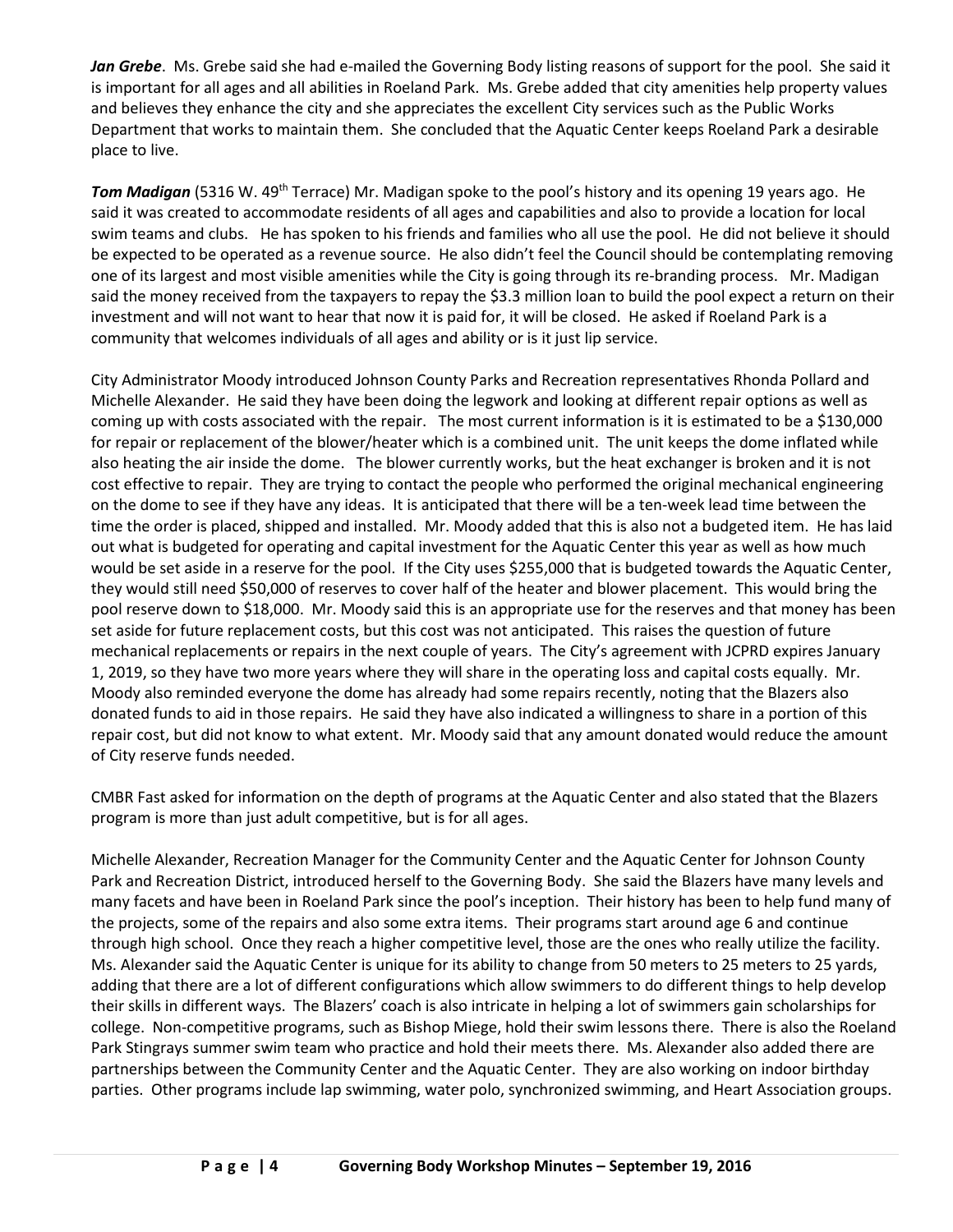Rhonda Pollard, Superintendent of Recreation for Johnson County Park and Recreation, said they will begin the discussion with their board in October regarding the agreement after 2019. Once that has been discussed they will bring that back to Roeland Park. She said she did not know if the board would be supportive of absorbing the loss every year that they have been doing for the past 18 years. If the pool does become an outdoor only facility, she said that they hope to continue manage it for the City as they feel like they bring a lot of expertise and a lot of consistency. She concluded by stating they are hoping to keep a partnership with the City.

## **Public Comment**

*Alisha McConaghey* - Ms. McConaghey said she just found out there were concerns with the pool. She said she represented several families that have children and in the summer the pool is their community, a place to meet friends. She supports keeping the pool open as it is an extension of their school community.

*Shea Geist.* Ms. Geist spoke in favor of keeping the pool open adding that it is an integral part of the community. She would also love to see it upgraded, especially the showers. She said she believes there is a lot of support of the residents to keep it open and she has received a lot of feedback in support of the pool on the Roesland PTA Facebook page. She also said she would like to see it continue as a year-round pool.

*Holly McKinney* - Ms. McKinney also spoke in support of the keeping the pool open and that her children and family love it.

CMBR Rhoades wanted to let the community know that this is not a discussion about closing the pool, but just a discussion on repairing the blower/heater for the dome. He said that the county shares in the costs with Roeland Park which averages \$400,000 with the City shares half.

Ms. Pollard said Mr. Moody asked what the losses are in the off-season vs. the summer season. She did not have the specific numbers at this meeting, but did say the loss for June 2016 was \$11,000, while July 2016 was \$71,000.

Ms. Jones-Lacy confirmed those figures noting that a quarter of the losses are, in fact, during the summer months of June, July and August, but also when most of the revenue comes in.

City Administrator Moody said he wants to look at the operation in greater detail because there are expenses that begin to incur before the pool opens in preparation for the summer season and expenses after the pool would close if only operated as a summer pool. A more accurate comparison remains to be done to have accurate numbers and then the Governing Body can discuss and consider the cost vs. benefit and what the long-term options are. He added that the pool will be paid off 2018, so costs going forward should be less. He also added that an investment has been made in the Aquatic Center and it has been kept in good shape. There are things that remain to be upgraded such as the restrooms, but the in the showers and locker rooms have already done along with pool itself.

CMBR Poppa asked about tracking the revenue generated through the summer as well as annual memberships that come in through the year and how they compare to expenses. City Administrator Moody said revenues are run through an accounting system at JCPRD, which is then reported to the City along with an invoice for half of the operating loss. They also track the capital expenditures to which the City also gets a bill for half of those.

CMBR Poppa asked what the alternative is to replacing the blower/heater, and what the plan for the pool is this year. Mr. Moody said the pool would be heated through November with no dome, then closed. City Administrator Moody said the pool would need to be closed to put up the dome, a process that takes about three or four days. Once up, they would carry on with regular winter operations. The dome is then taken down before Memorial Day.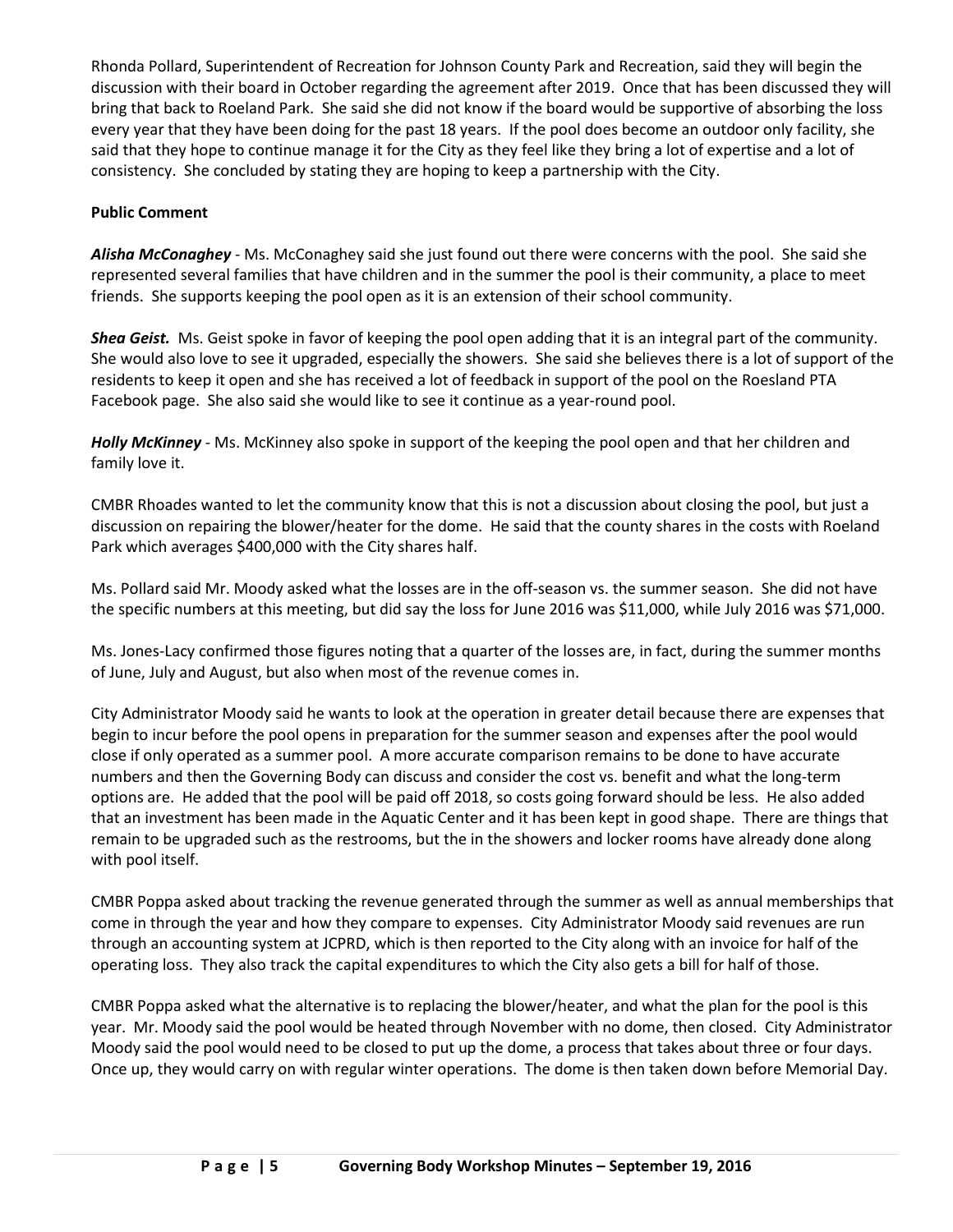CMBR Poppa asked if they would need the blower/heater for the dome to go up. City Administrator Moody said they would lose a lot of heat out of the water without a dome over it. In November, they have an estimated increase in the gas cost in running the pool and that is reflected in the \$307,000.

CMBR Fast said she has been on the Roeland Park Aquatic Advisory Committee for many years, and some years they had a lot of rain and very cool weather during the summer that winter was actually more profitable from the swim teams. She added that Bishop Miege is there from November to mid-May and they cannot have their swim teams during the winter without the dome. She has looked at the operating costs and Roeland Park basically paid for the summer season while the county paid for the winter season. The City has been able to have a year-round pool because of its relationship with the county. Ms. Fast said that people come from all over to use the Aquatic Center. It is a regional park and the City is very fortunate to have such an amenity. The zero entry and chair lift allow those with disabilities to take advantage of the pool. She also added that Horizon Academy has programs as the pool provides sensory stimulation. She recommended moving forward to continue operations with the dome.

Mayor Marquardt said the Aquatic Center is a fantastic amenity for the community. He said if the repairs were not done right now, then they would have to close the pool at some point as it could not be open through the winter just being heated.

City Administrator Moody said the pool could be kept open without a dome, but asked how much is to be spent keeping the water warm enough, and then would the folks want to use it if the air temperature is below freezing even if the water temperature in the 70s.

Ms. Alexander also said there is a lighting issue. Without the dome there are no overhead lights, nor are there lights in the pool itself, so the hours would need to be adjusted and they could only operate sunup to sundown.

Mayor Marquardt said it was good to understand that they would more than likely have to close the pool if don't get the heater/blower at some point.

CMBR Fast said they will have to cancel swim lessons and Bishop Miege will be unable to practice during the winter.

Mayor Marquardt said the decision to be made is either to purchase the heater/blower or to close the pool early. He personally felt it is worth it to go through the next two years with the expenditure, and then reassess their status at that point.

CMBR McNeil commented that it is the only place to do the deep-water aerobics. She also asked if there would be a cost savings to not refill the pool until after the dome is up.

Ms. Alexander said that was discussed in their exploration of what the best option is. She said by not filling the pool it risks the pumps to remain inactive. The longer they are off the more likely there is to have issues when they are turned on. She also stated that the weather is warm for now and will keep the concrete warm, which allows for the pool water to heat up rather quickly and thus saves money. If they fill it when it is cold outside and the concrete is concrete, then it will take longer time to heat both the concrete and the water and could extend the time to get the appropriate temperature. She added that user groups would also be displaced while waiting and they would most likely have to find another pool to swim in. JCPRD would then have to look at renting high schools and Bishop Miege would also have to quickly find another replacement. They are already looking to cancel lessons in October.

CMBR Rhoades said the pool agreement is beneficial for both Johnson County and Roeland Park. He noted that when the contract does expire January 1, 2019, it will be in the middle of the winter season. He recommended extending the agreement through the winter season to the removal of the dome. He also said he believes the county will terminate the agreement now that they are involved with the new Shawnee Mission School District pool to be built.